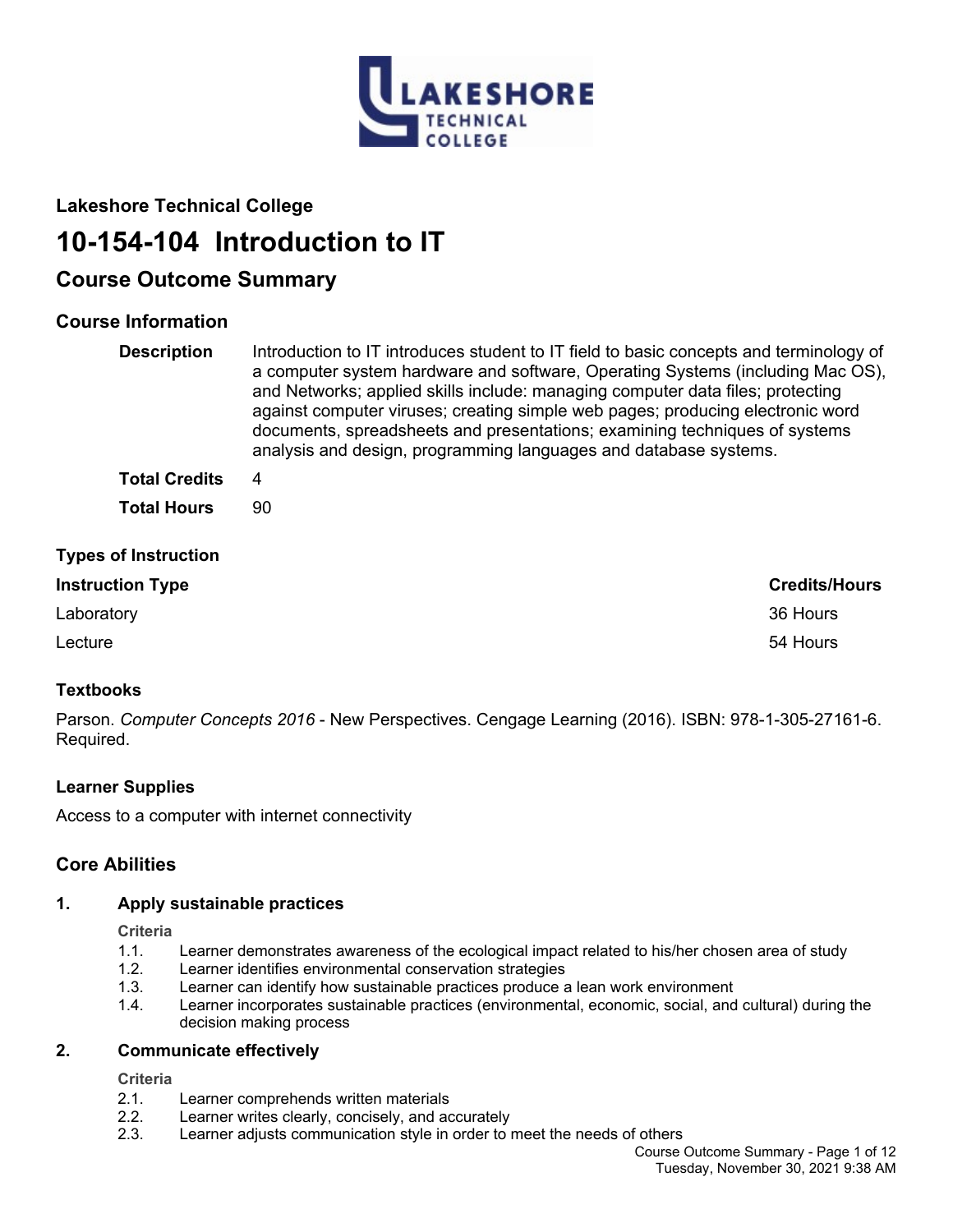- 2.4. Learner demonstrates active listening skills
- 2.5. Learner uses culturally appropriate verbal and non-verbal communication methods

## **3. Demonstrate responsible and professional workplace behaviors**

#### **Criteria**

- 3.1. Learner displays behavior consistent with the ethical standards within a discipline or profession
- 3.2. Learner follows policies and procedures
- 3.3. Learner attends class as mandated by the instructor
- 3.4. Learner completes assignments on time
- 3.5. Learner exhibits academic honesty
- 3.6. Learner accepts responsibility and accountability for his/her actions
- 3.7. Learner demonstrates time management and task prioritization
- 3.8. Learner demonstrates ability to handle ambiguity and unfamiliar situations

#### **4. Integrate technology**

#### **Criteria**

- 4.1. Learner determines which tasks can be performed more efficiently by using technology
- 4.2. Learner uses technology to perform tasks more efficiently
- 4.3. Learner adapts to changing/emerging technology
- 4.4. Learner selects culturally appropriate technology/tools to communicate with diverse groups

## **5. Respect and appreciate diversity**

**Criteria**

- 5.1. Learner demonstrates respectful workplace actions for successfully working with a diverse workforce (race, color, creed, national origin, religion, age, sex, sexual orientation, disability, and other differences).
- 5.2. Learner observes business customs/etiquette, time zone differences, and holidays
- 5.3. Learner identifies own bias and can adapt to the customs and practices of others
- 5.4. Learner demonstrates respectful behavior for living/working in a diverse society

#### **6. Work cooperatively**

**Criteria**

- 6.1. Learner contributes to a group with ideas, suggestions, and effort
- 6.2. Learner completes his/her share of tasks necessary to complete a project
- 6.3. Learner encourages team members by listening and responding appropriately to their contributions
- 6.4. Learner maintains self control
- 6.5. Learner resolves differences for the benefit of the team
- 6.6. Learner accepts constructive feedback<br>6.7. Learner effectively establishes rapport
- Learner effectively establishes rapport and builds situationally appropriate relationships

## **Program Outcomes**

#### **1. Manage software**

**Summative Assessment Strategies**

1.1. 10-154-3 TSA Rubric

**Criteria**

- 1.1. learner selects appropriate software
- 1.2. learner installs software
- 1.3. learner configures software
- 1.4. learner maintains software
- 1.5. learner manages data

## **Course Competencies**

## **1. Demonstrate the ability to use computers**

**Linked Program Outcomes** Manage software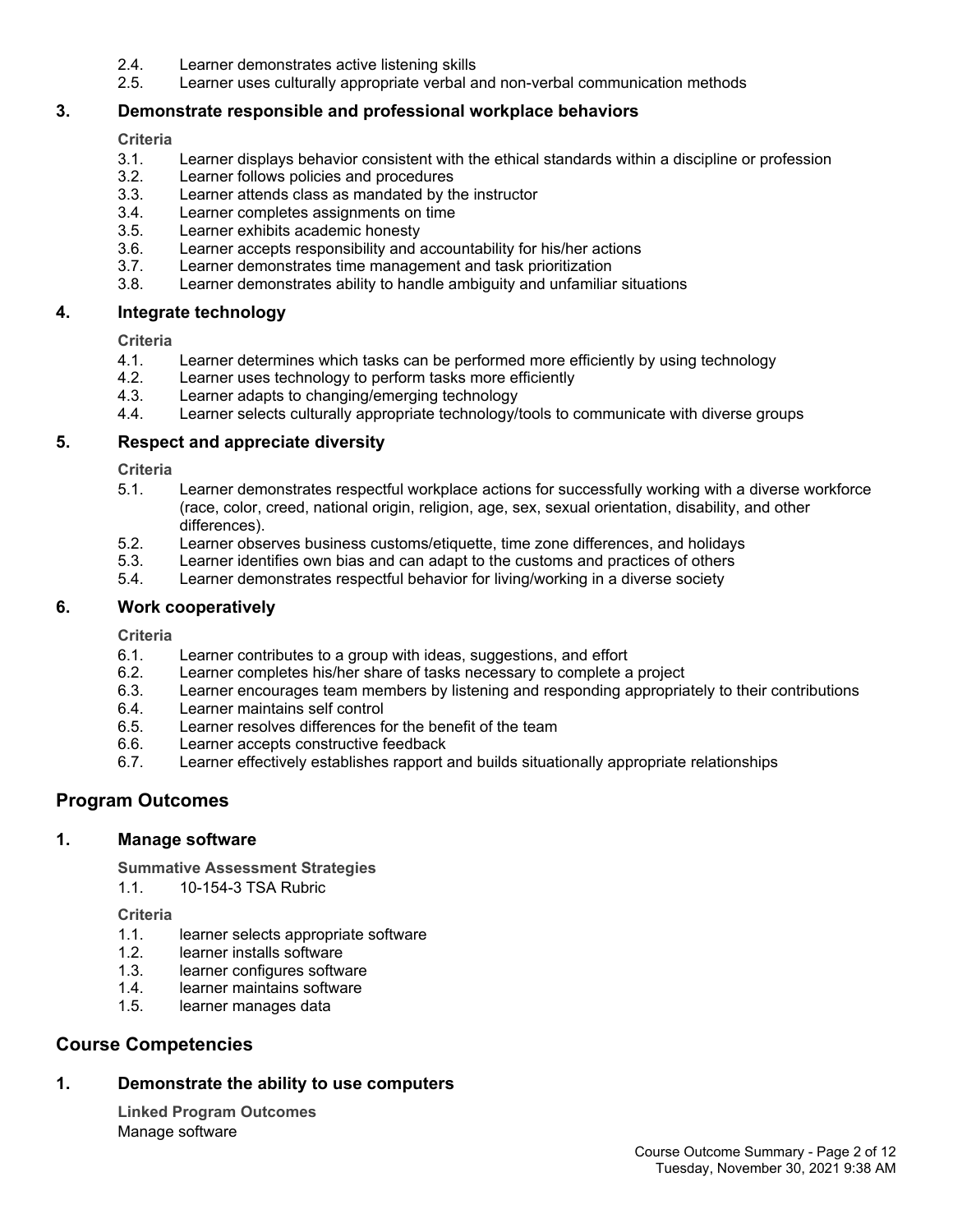#### **Assessment Strategies**

- 1.1. by completion of learning activities
- 1.2. by completion of performance assessments<br>1.3. in the classroom laboratory
- in the classroom laboratory

#### **Criteria**

#### *Your performance will be successful when:*

- 1.1. you identify the basic components of your computer system
- 1.2. you Identify the major components of the Windows desktop
- 1.3. you use the mouse and keyboard
- 1.4. you start and exit a software program
- 1.5. you use the menu bar, toolbar, and sizing buttons
- 1.6. you create, save, and print documents using Microsoft Word
- 1.7. you use a browser
- 1.8. you use a search engine to find specific information on the Web
- 1.9. you create, read, and reply to e-mail messages
- 1.10. you secure your computer for working online
- 1.11. you take steps to protect your online privacy

#### **Learning Objectives**

- 1.a. Identify the basic components of your computer system
- 1.b. Identify the major components of the Windows desktop
- 1.c. Use the mouse and keyboard
- 1.d. Demonstrate use of peripheral devices
- 1.e. Start and exit a software program
- 1.f. Use the menu bar, toolbar, and sizing buttons
- 1.g. Create, save, and print documents using Microsoft Word
- 1.h. Use a browser
- 1.i. Use a search engine to find specific information on the Web
- 1.j. Create, read, and reply to e-mail messages
- 1.k. Secure your computer for working online
- 1.l. Take steps to protect your online privacy

## **2. Explain how digital devices represent numbers, text, images, and sound**

**Linked Program Outcomes** Manage software

**Assessment Strategies**

- 2.1. by completion of learning activities<br>2.2. by completion of performance asse
- by completion of performance assessments
- 2.3. in the classroom laboratory

#### **Criteria**

*Your performance will be successful when:*

- 2.1. you describe how digital devices represent numbers, text, images, and sound
- 2.2. you explain the difference between bits and bytes, and the technical meaning of common prefixes

- 2.a. List three technologies that digital devices use to physically store or transmit 1s and 0s and write the numbers 1 through 10 in binary.
- 2.b. Decipher ASCII text.
- 2.c. Demonstrate how to use the terms bit, byte, megabyte, megabit, and gigabyte in the context of data storage and digital devices.
- 2.d. Distinguish between data that would be represented by binary numbers and data that would be represented by ASCII or Unicode and explain how OCR relates to ASCII and Unicode.
- 2.e. Describe the difference between lossy and lossless compression and demonstrate how to compress a file.
- 2.f. Describe the process of digital sampling and select the appropriate sampling rate for a digital audio recording.
- 2.g. Identify digital audio files by their file name extensions and convert digital audio files from one format to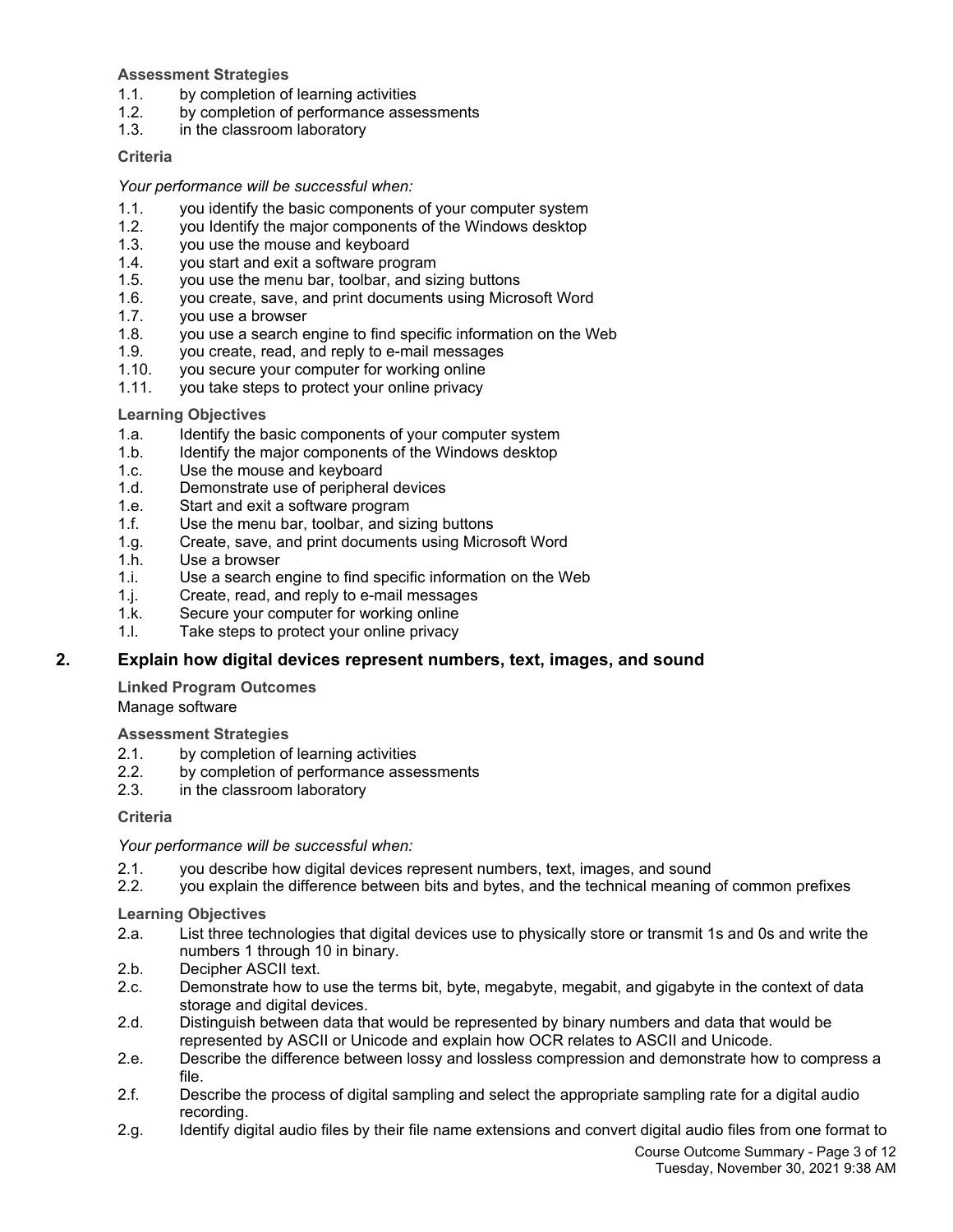another.

- 2.h. Understand why most audio files are compressed and how this affects sound quality.
- 2.i. Decide when to download, live stream, or stream music on demand and explain the difference between digital audio and MIDI.
- 2.j. Explain how Siri and similar services work.<br>2.k. Describe the differences between bitmap a
- 2.k. Describe the differences between bitmap and vector graphics file formats.<br>2.l. Explain how pixel color is represented in decimal, hexadecimal, and binary
- Explain how pixel color is represented in decimal, hexadecimal, and binary and calculate the size of a bitmap file given its resolution.
- 2.m. Decide which graphics format to use for school, work, or personal projects and list six popular bitmap file formats.
- 2.n. Describe how cameras and scanners produce digital images.<br>2.o. Explain how 3-D images are created.
- Explain how 3-D images are created.
- 2.p. Describe the RGB and CMYK color models and explain what a color histogram represents and how to use one.
- 2.q. Identify vector graphics used on Web sites and social media.
- 2.r. Based on the characteristics of vector graphics, determine when they are more suitable for a project than bitmaps.
- 2.s. Convert a vector drawing into a bitmap.
- 2.t. Explain the process of rendering a 3-D wireframe into an image and identify the key difference between rendering 3-D graphics for computer games and creating special effects for movies.
- 2.u. Recognize digital video files by their file name extensions.
- 2.v. List the video formats that are commonly used on the following: YouTube, iPhone, Android phone, television, Web browsers.
- 2.w. List factors that affect the size and quality of digital videos and differentiate between interlaced and progressive scan.
- 2.x. Explain the contents of a video container.
- 2.y. State the most commonly used aspect ratios and explain the purpose of a codec.

## **3. Explain digital device options, their uses, and how their internal and external components interact**

**Linked Program Outcomes** Manage software

**Assessment Strategies**

- 3.1. Oral Presentation
- 3.2. Quiz
- 3.3. in the classroom laboratory

## **Criteria**

*You will know you are successful when:*

- 3.1. your oral presentation describes a digital device's technical specifications
- 3.2. your oral presentation describes a digital device's microprocessor, data control and storage structures
- 3.3. your oral presentation includes at least one image of your digital device
- 3.4. your oral presentation describes a digital device's software
- 3.5. your oral presentation includes promotional materials for your digital device

#### **Learning Objectives**

- 3.a. Define the function and major components of a computer
- 3.b. Describe the major computer categories, form factors and operating systems
- 3.c. Identify a microprocessor's functional components
- 3.d. Describe the different types of memory and the boot process
- 3.e. Compare the different types of device storage systems
- 3.f. Identify a computer's input and output technologies

## **4. Explain the different types of networks, how to access these networks, and how data is transmitted and received**

**Linked Program Outcomes** Manage software

**Assessment Strategies**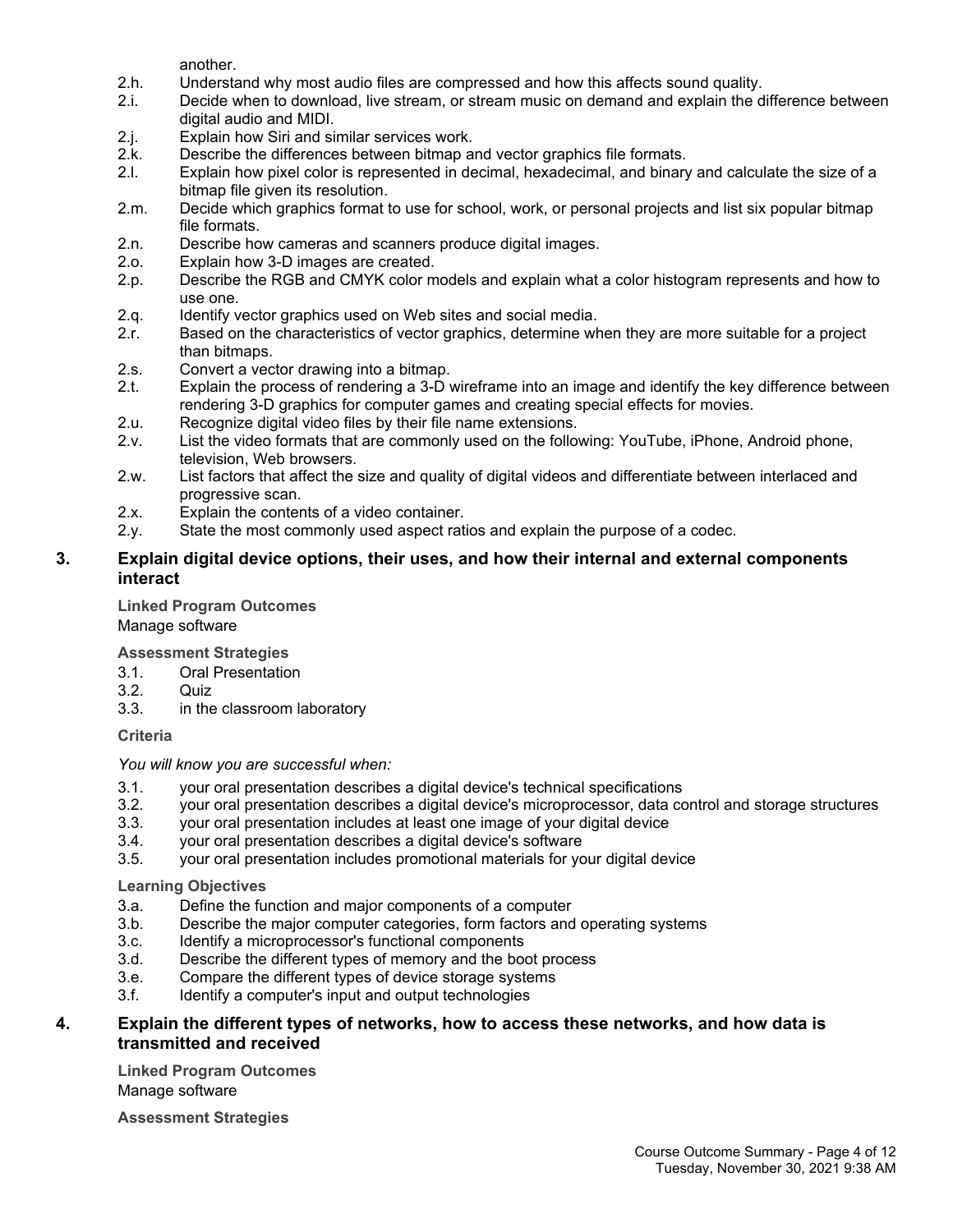- 4.1. by completion of learning activities
- 4.2. by completing a quiz
- 4.3. in the classroom laboratory

#### **Criteria**

#### *You will know you are successful when:*

- 4.1. you describe the characteristics of PANs, NANs, LANs, MANs, and WANs
- 4.2. you diagram the five most common network topologies
- 4.3. you list the types of cables and other links typically used for data communications networks
- 4.4. you list network devices and explain the role of each one
- 4.5. you describe the role of communications protocols
- 4.6. you explain the difference between packet switching and circuit switching technology
- 4.7. you list various ways to share files over a LAN
- 4.8. you list security measures for wired and wireless networks
- 4.9. you list and define types of encryption that help secure computer networks and data
- 4.10. Explain how computers access the Internet
- 4.11. you explain the differences between static IP addresses, dynamic IP addresses, private IP addresses, and domain names
- 4.12. you explain when and why you might use Ping and Traceroute utilities
- 4.13. you list the protocols used on the Internet and describe what they are used for
- 4.14. you describe the advantages and disadvantages of dial-up, cable, DSL, ISDN, satellite, and fixed wireless Internet services
- 4.15. you differentiate between portable Internet access and mobile Internet access
- 4.16. you identify and describe the most prevalent types of portable Internet access
- 4.17. you differentiate between WAP and wireless data services
- 4.18. you explain how Voice over IP works
- 4.19. you describe how FTP differs from file sharing technologies such as BitTorrent

**Learning Objectives**

- 4.a. 1. Recognize the different types of network classifications, transmission media, and communications equipment
- 4.b. 2. Describe how data is transmitted and received on the Internet
- 4.c. 3. Explain how devices access the internet
- 4.d. 4. Identify a local area network's components and topologies
- 4.e. 5. Describe the different ways a device can share files on a network

## **5. Explain web basics, browsers, HTML and HTTP**

**Linked Program Outcomes** Manage software

**Assessment Strategies**

- 5.1. by completion of learning activities
- 5.2. by completion of performance assessments
- 5.3. in the classroom laboratory

#### **Criteria**

*You will know you are successful when:*

- 5.1. you describe the roles that HTML, XHTML, HTTP, URLs, browsers, and Web servers play in bringing Web pages to your desktop
- 5.2. you identify the elements of HTML tags
- 5.3. you identify various Web browsers
- 5.4. you describe the purpose for helper applications, plug-ins, and players 5.5. vou describe the significance of browser cache
- you describe the significance of browser cache
- 5.6. you explain why cookies are useful in an environment that is based on a stateless protocol, and provide concrete examples of their use
- 5.7. you identify various Web page authoring tools and discuss their advantages and disadvantages
- 5.8. you identify elements that typically for a Web page
- 5.9. you list some advantages and disadvantages of HTML scripts
- 5.10. you list and describe the elements of a search engine
- 5.11. you demonstrate that you can use a search engine to locate information on the Web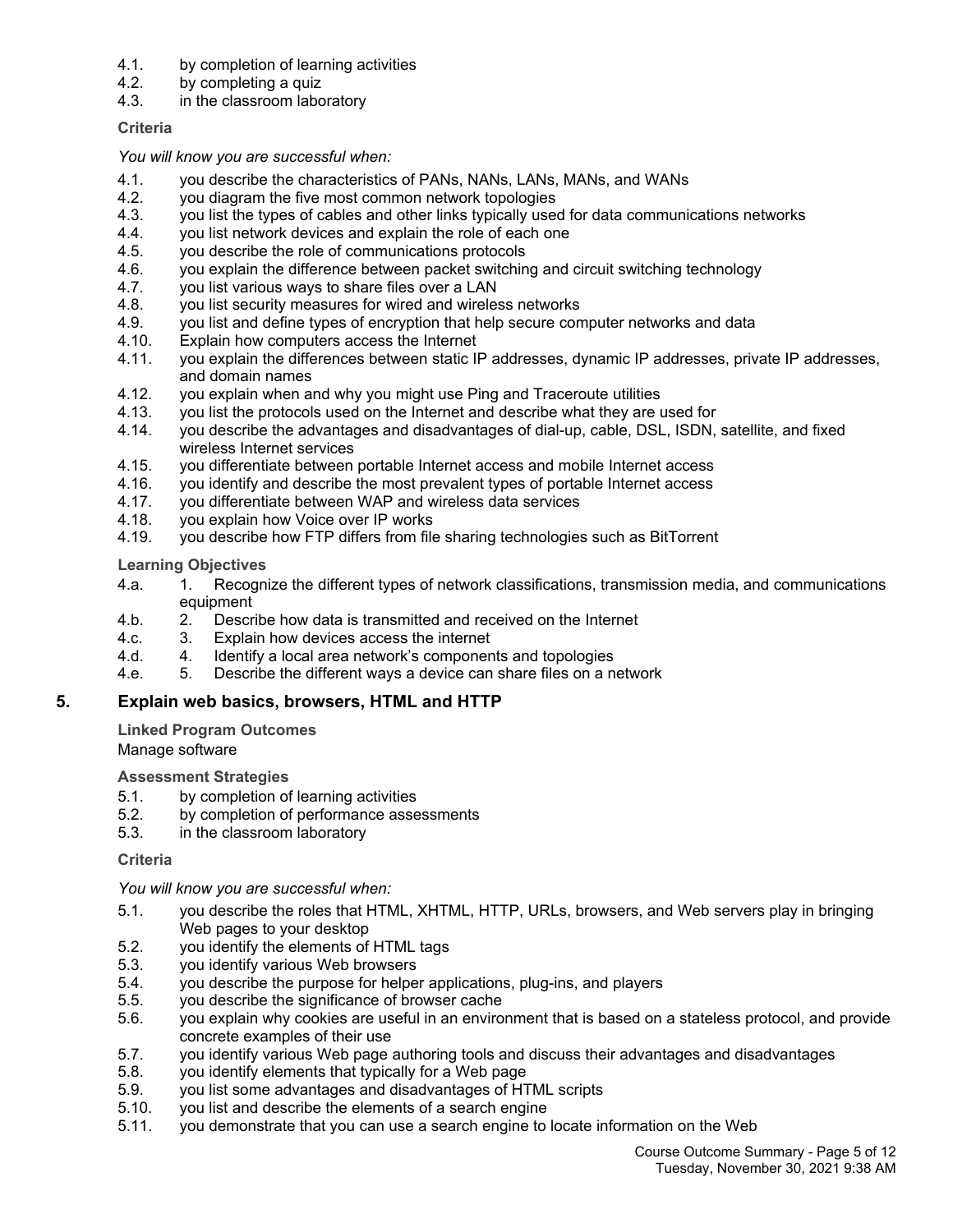- 5.12. you create advanced search queries and correctly format citations for Web-based materials
- 5.13. you list the protocols used on the Internet and describe what they are used for
- 5.14. you explain the differences between static IP addresses, dynamic IP addresses, private IP addresses, and domain names

- 5.a. List the four essential technologies that are the foundation of the World Wide Web.
- 5.b. Summarize the key events in the emergence of the modern Web.
- 5.c. Draw a diagram showing the hierarchy of the following: Web server, Web sites, Web pages, hypertext links.
- 5.d. Describe a situation in which bidirectional hypertext links would improve your online research experience.
- 5.e. Give an example of the URL for a Web site home page, one for a Web page that is stored in a folder, and one for a Web page that is produced based on a query.
- 5.f. State four rules for correctly typing URLs.
- 5.g. Define the term linkrot.
- 5.h. Describe a situation in which you might use a short URL service.
- 5.i. Explain the difference between a URL and a domain name.
- 5.j. Identify the following elements of a browser window: address box, refresh and home buttons, back and forward buttons, tabs, and settings menu.
- 5.k. List four popular browsers.
- 5.l. State the difference between the default browser and the browser home page.
- 5.m. Explain the purpose of predictive services.
- 5.n. Summarize the issue with allowing your browser to store passwords.
- 5.o. Describe what is in a browser cache and explain how it can affect your privacy.
- 5.p. Describe what is in a browser's history list.
- 5.q. Explain how private browsing works.
- 5.r. Describe the difference between a plugin and an extension, then give two examples of each.
- 5.s. Sketch out the family tree of HTML and similar markup languages.
- 5.t. Identify HTML tags and state two of their characteristics.
- 5.u. Explain the relationship between HTML documents and Web pages.
- 5.v. List four types of tools for creating Web pages.
- 5.w. Sketch out the template for a basic HTML document.
- 5.x. List HTML tags that are commonly allowed in blog posts and comments.
- 5.y. Describe the purpose of CSS.
- 5.z. Differentiate inline CSS from internal and external CSS.
- 5.aa. Describe the differences between static Web pages and dynamic Web pages.
- 5.bb. Give examples of client-side scripting and server-side scripting.
- 5.cc. Explain the purpose of a Web hosting service.
- 5.dd. List three kinds of data that a browser can request using the GET method.
- 5.ee. Identify the HTTP status codes for requests that are fulfilled and for requests that ask for a nonexistent URL.
- 5.ff. Explain the relationship between cookies and HTTP's stateless protocol.
- 5.gg. List four reasons that Web sites use cookies.
- 5.hh. Describe the difference between session cookies and persistent cookies, and state which one can affect privacy.
- 5.ii. Summarize the reasons for blocking third-party cookies but not blocking first-party cookies.
- 5.jj. Identify when your browser is displaying a secure site where it is safe to enter passwords, financial information, and other personal data.
- 5.kk. Explain how public key encryption works.
- 5.ll. List three popular search engine Web sites.
- 5.mm. List the four components of a search engine.
- 5.nn. Explain how Web crawlers traverse the Web to collect pages for search engines.
- 5.oo. Provide at least three examples of the invisible Web.
- 5.pp. Explain the difference between cached pages and live pages.
- 5.qq. Explain the job of a search engine indexer.
- 5.rr. List the steps executed by a query processor to respond to a query.
- 5.ss. State five techniques that can be used for search engine optimization.
- 5.tt. Give examples of queries using search operators such as AND, OR, NOT, quotation marks, asterisks, and range dots.
- 5.uu. Explain the significance of search history to privacy.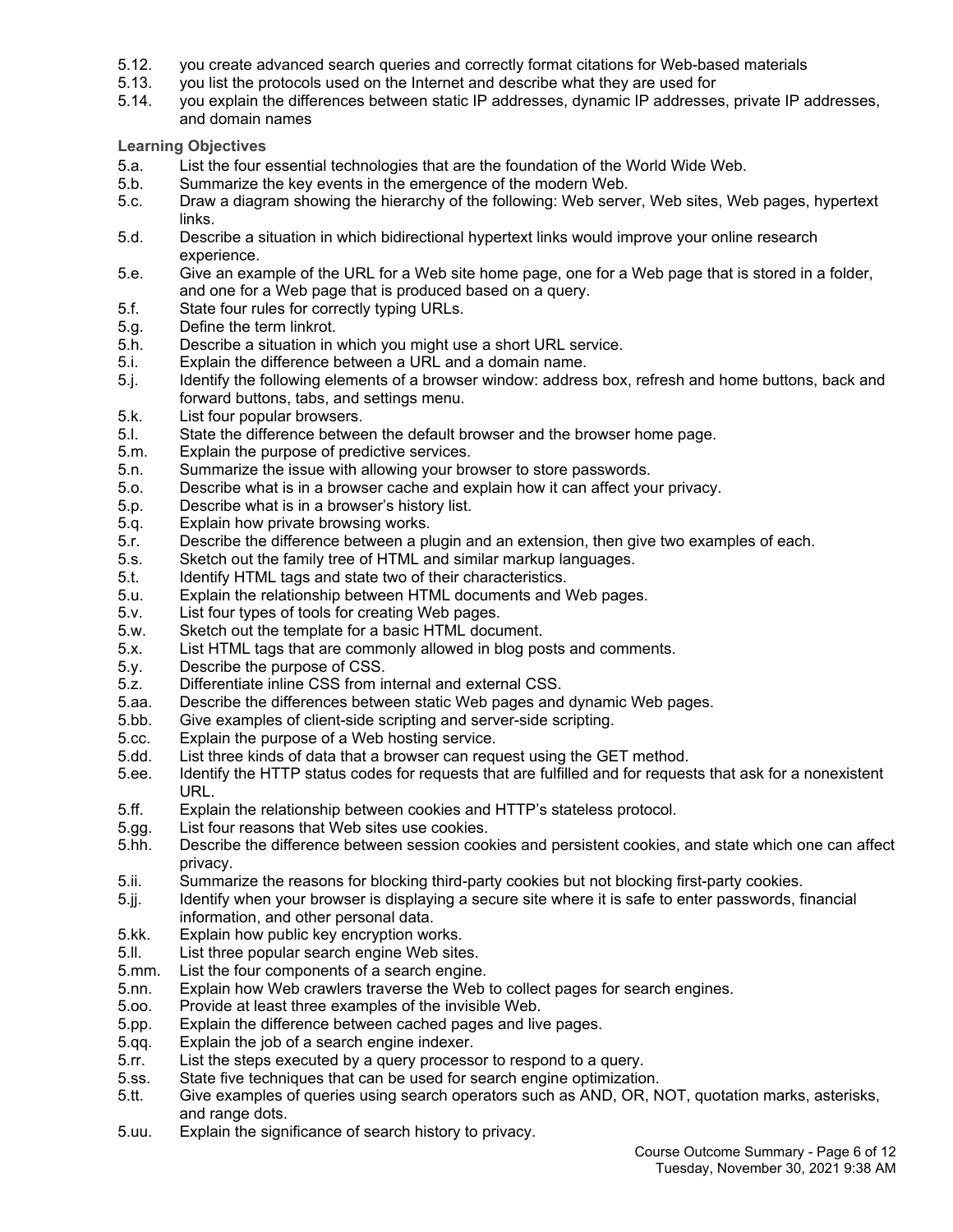- 5.vv. Explain the difference between search history and browser history.
- 5.ww. Describe general guidelines for when Fair Use applies to content that you might incorporate in your own work.

## **6. Analyze different social media platforms and their impact on society.**

**Linked Program Outcomes** Manage software

**Assessment Strategies**

- 6.1. by completion of learning activities
- 6.2. Presentation Group
- 6.3. in the classroom laboratory

#### **Criteria**

*You will know you are successful when:*

- 6.1. you explain how Voice over IP works
- 6.2. you describe the basic technology underlying chat and instant messaging services
- 6.3. you explain how an e-mail system works and describe the difference between POP and Web-based email
- 6.4. you explain how to use social networking tools to convey your personal brand
- 6.5. you explain how geo-location works
- 6.6. you use analytic tools to examine social networking data
- 6.7. you describe the uses for metadata tagging
- 6.8. you explain the protections for intellectual property and how to comply with the appropriate laws regarding intellectual property when using social media
- 6.9. you explain the impact of blogs, microblogs and wikis on social media
- 6.10. you describe best practices for maintaining an online reputations and proper online ethical behavior
- 6.11. your group presentation describes a new social media service
- 6.12. your group presentation demonstrates a new social media service
- 6.13. your group presentation critiques a new social media service, describing any improvements you think are needed
- 6.14. your group presentation considers target audience, privacy concerns and ease of use of a new social media service

#### **Learning Objectives**

- 6.a. 1. Characterize social media services based on its' social interactions
- 6.b. 2. Describe different content communities and the ways intellectual property are protected
- 6.c. 3. Articulate the features of text based communities
- 6.d. 4. Classify online communication tools and protocols
- 6.e. 5. Summarize best practices for managing an online identity

#### **7. Examine operating systems, apps, productivity software and file management techniques**

**Linked Program Outcomes** Manage software

**Assessment Strategies**

- 7.1. by completion of learning activities
- 7.2. by completion of performance assessments
- 7.3. in the classroom laboratory

#### **Criteria**

*You will know you are successful when:*

- 7.1. you describe the way software is categorized and identify the purpose for each major software category
- 7.2. you explain the key features and uses for word processing, desktop publishing, and Web authoring software
- 7.3. you describe the major features of spreadsheet software
- 7.4. you describe the key features of database software
- 7.5. you list the types of software available for graphics video, music, education and reference, entertainment, and business
- 7.6. you list the guidelines that are important for software shoppers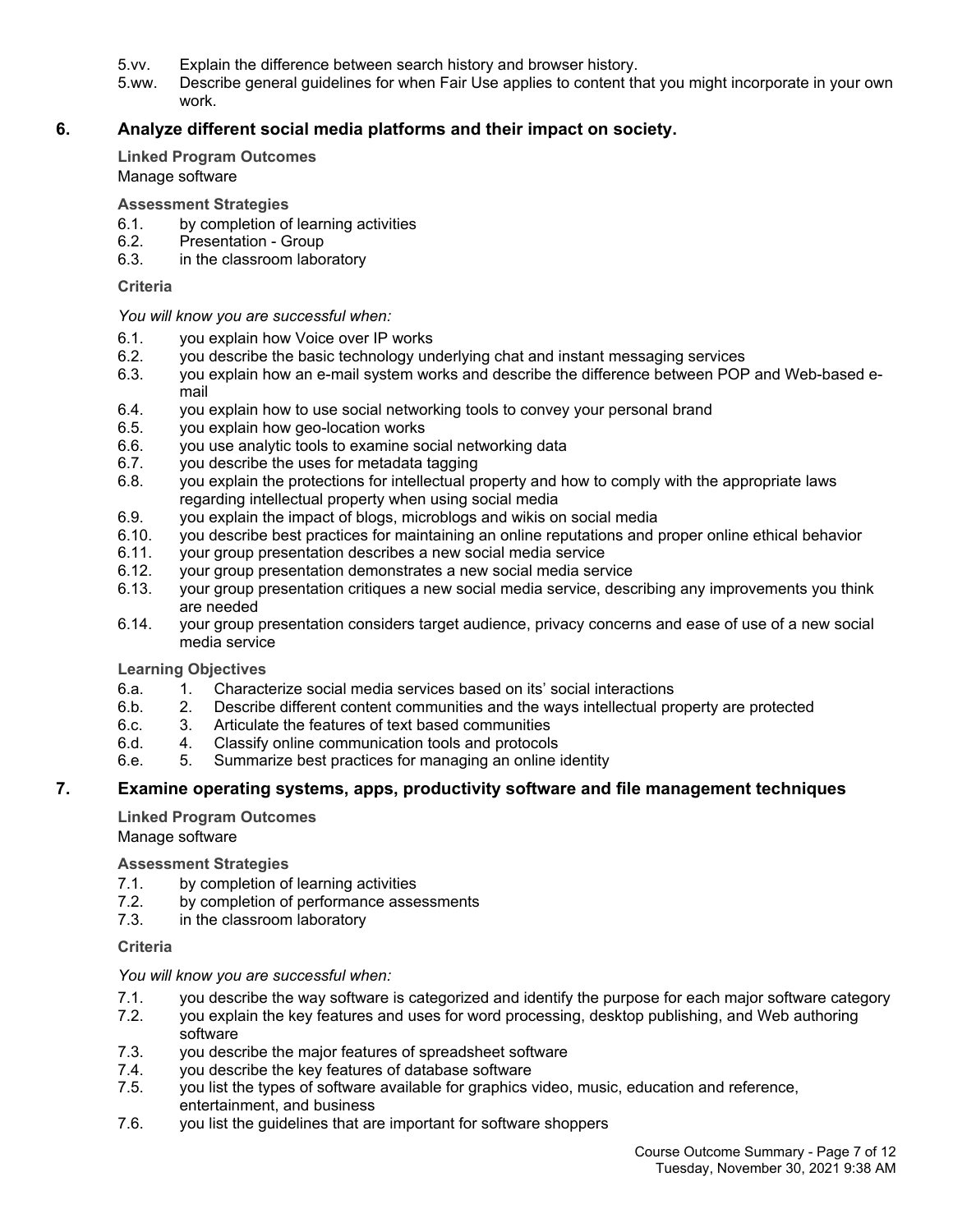- 7.7. you describe the rights granted by copyright law, commercial software licenses, shareware licenses, freeware licenses, open source licenses, and public domain software
- 7.8. you explain how to install and uninstall software, whether it is supplied on CDs or as a Web download
- 7.9. you differentiate between local, portable, and Web applications<br>7.10. vou describe the purpose of software updates, patches, and ser
- 7.10. you describe the purpose of software updates, patches, and service packs
- 7.11. you create valid names for file and folders, plus demonstrate that you can construct and trace file paths<br>7.12. you demonstrate application software and operating system utilities file management features
- 7.12. you demonstrate application software and operating system utilities file management features<br>7.13. vou demonstrate that you can implement a viable backup and restore plan
- 7.13. you demonstrate that you can implement a viable backup and restore plan
- 7.14. you compare the advantages and disadvantages of using tapes, floppy disks, a second hard disk, CDs, networks, and Web sites for backups
- 7.15. you explain the importance of a recovery disk
- 7.16. you describe the way operating systems handle each computer resource
- 7.17. you identify operating systems used on today's personal computers, PDAs, and servers
- 7.18. you explain the significance of multitasking, multithreading, and multiprocessing
- 7.19. you give examples of tasks that might benefit from dual booting or virtual machine capability

- 7.a. Draw a hierarchical diagram that illustrates the three main categories of software and their subcategories.
- 7.b. State four best practices for obtaining software.
- 7.c. Distinguish between software updates and upgrades.
- 7.d. List four pricing models commonly used in the software industry.
- 7.e. Explain why most software is licensed.
- 7.f. Describe the difference between proprietary software and public domain software.
- 7.g. List and describe three types of commercial software licenses.
- 7.h. Create a chart comparing freeware, demoware, and shareware.
- 7.i. Name two popular open source software licenses.
- 7.j. List at least five warning signs that software is pirated.<br>7.k. List and describe four categories of operating systems.
- List and describe four categories of operating systems.
- 7.l. Explain the purpose of an operating system kernel and name the operating system kernels that were used to develop Windows and OS X.
- 7.m. List five digital device resources that are managed by the operating system.
- 7.n. Define the terms multitasking, multiprocessing, and multithreading.
- 7.o. Explain how memory leaks develop and why they are a problem.
- 7.p. Give an example of a buffer that is managed by the operating system.
- 7.q. Summarize the strengths and weaknesses of the Windows operating system.
- 7.r. Summarize the strengths and weaknesses of OS X.
- 7.s. List three ways in which iOS and Android are the same and two ways in which they differ.
- 7.t. Explain why Chrome OS is considered a thin client.
- 7.u. Provide an example of a situation that would benefit from the use of a virtual machine.
- 7.v. Describe two ways in which Web apps differ from mobile apps.
- 7.w. List four advantages and three disadvantages of Web apps.
- 7.x. Describe the installation process for mobile apps.
- 7.y. Explain why iPhone owners might want to jailbreak their devices.<br>7.z. State whether the following file extensions are associated with PO
- State whether the following file extensions are associated with PCs or Macs: .exe, .app, .dll, .dmg.
- 7.aa. Describe what happens in each of the seven steps in the installation process for PC software.<br>7.bb. Describe the process for installing software on Macs.
- Describe the process for installing software on Macs.
- 7.cc. Explain why portable software pertains to PCs but not to Macs.
- 7.dd. Summarize the different procedures necessary to uninstall software on PCs and Macs.
- 7.ee. List three applications that are the core of an office suite.
- 7.ff. Describe three features of word processing software that help improve the quality of writing and three features that improve the format of documents.
- 7.gg. Provide an example of a what-if analysis.
- 7.hh. Give an example of a spreadsheet formula that uses mathematical operators and cell references.
- 7.ii. Describe a formula that requires an absolute reference.
- 7.jj. Identify fields and records in a database table.
- 7.kk. Provide an example of a database that would have two or more related tables.
- 7.ll. List five commonly used features of presentation software.
- 7.mm. List five file naming conventions.
- 7.nn. Explain how storage devices on PCs are named or designated by device letters.
- 7.oo. Identify disk partitions.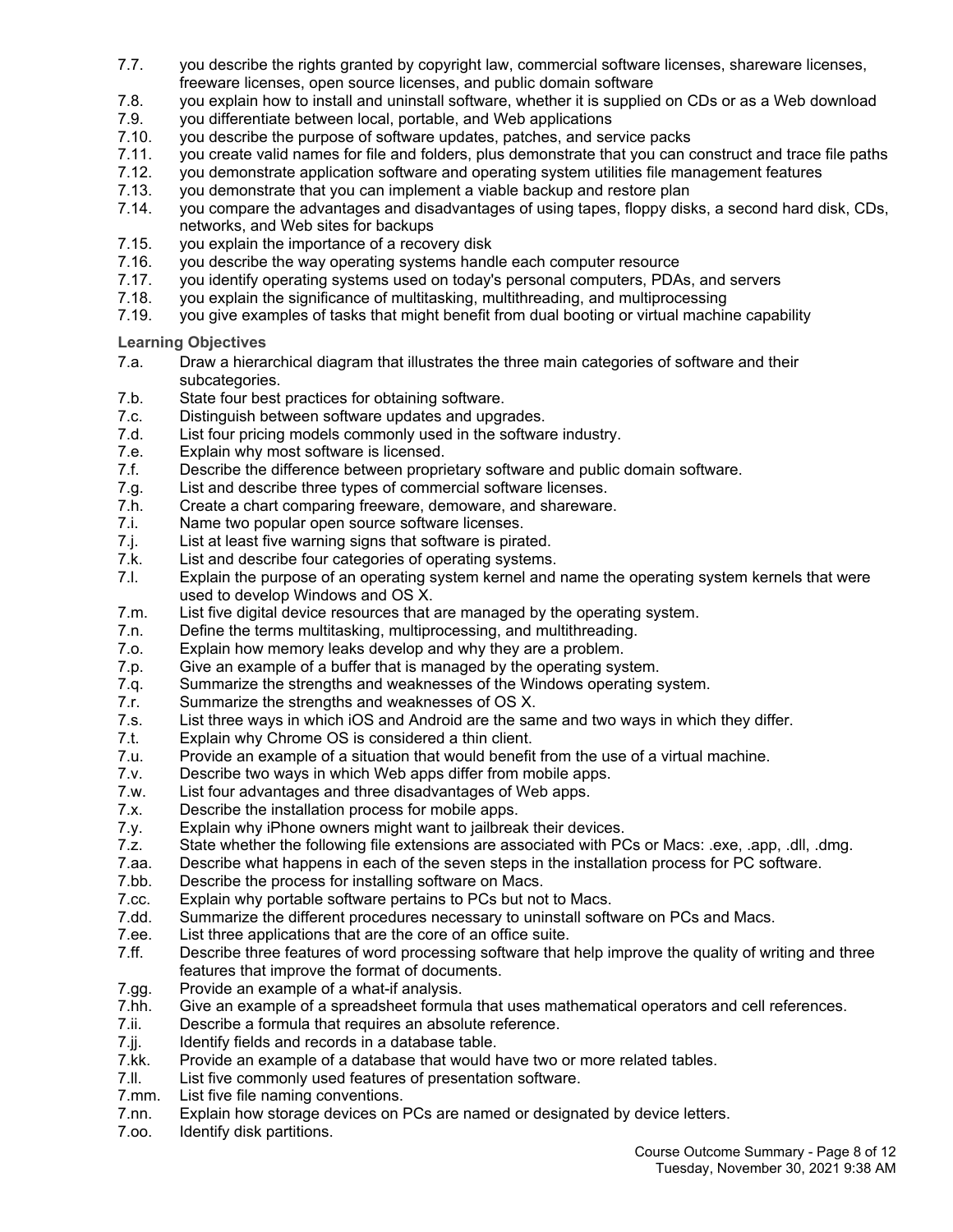- 7.pp. Write out the complete file path for any file that exists on a digital storage device.
- 7.qq. Identify the basic elements of Windows File Explorer and OS X Finder.
- 7.rr. Explain how operating systems use default applications.
- 7.ss. State the difference between a physical storage model and a logical storage model.
- 7.tt. Describe why an operating system uses an index file.
- 7.uu. Explain what the operating system does when you move a file to the Recycle Bin and when you permanently delete a file.

## **8. Evaluate the threats to digital security**

#### **Linked Program Outcomes**

#### Manage software

#### **Assessment Strategies**

- 8.1. by completion of learning activities
- 8.2. by completion of performance assessments
- 8.3. in the classroom laboratory

#### **Criteria**

#### *You will know you are successful when:*

- 8.1. you provide examples of single-factor and two-factor authentication
- 8.2. you describe how hackers can steal passwords
- 8.3. you list the principles of creating secure passwords and keeping the safe
- 8.4. you list and define types of encryption that help secure computer networks and data
- 8.5. you identify security precautions you can take to avoid cookie exploits, pharming, spam, and phishing
- 8.6. you explain the motivations, methods, goals, and techniques behind a social engineering attack
- 8.7. you use tools and techniques to ensure safe browsing activities
- 8.8. you use encryption techniques to protect individual files or entire storage volumes
- 8.9. you use encryption tools for desktop and mobile operating systems
- 8.10. you describe the types of malware and how to prevent a device from being infected
- 8.11. you explain online intrusion and the hardware and software that can prevent the intrusions from happening
- 8.12. you provide examples of intrusion threats
- 8.13. you explain how a digital certificate works

#### **Learning Objectives**

- 8.a. Explain the elements of encryption.
- 8.b. Describe the characteristics of strong and weak passwords and the advantages and disadvantages of password managers.
- 8.c. Describe various types of computer viruses and how they are spread.
- 8.d. Describe anti virus software and how it works.
- 8.e. Explain how online intrusions occur, types of online intrusions and how a DDoS attack takes place.
- 8.f. Explain the purpose and importance of personal firewalls.
- 8.g. List types of intercept exploits, address spoofs and digital certificate encryption techniques.
- 8.h. Discuss the important aspects of social engineering and how to prevent it.

#### **9. Examine the computer industry, tech careers, laws and ethics**

**Linked Program Outcomes** Manage software

**Assessment Strategies**

- 9.1. by completion of learning activities
- 9.2. by completion of performance assessments
- 9.3. in the classroom laboratory

#### **Criteria**

*You will know you are successful when:*

- 9.1. you outline the development of calculating and computer devices, beginning with simple counting aides and continuing through developments that led to today's computer technology
- 9.2. you describe the hardware, software, and operating system characteristics for computer prototypes and the four generations of computers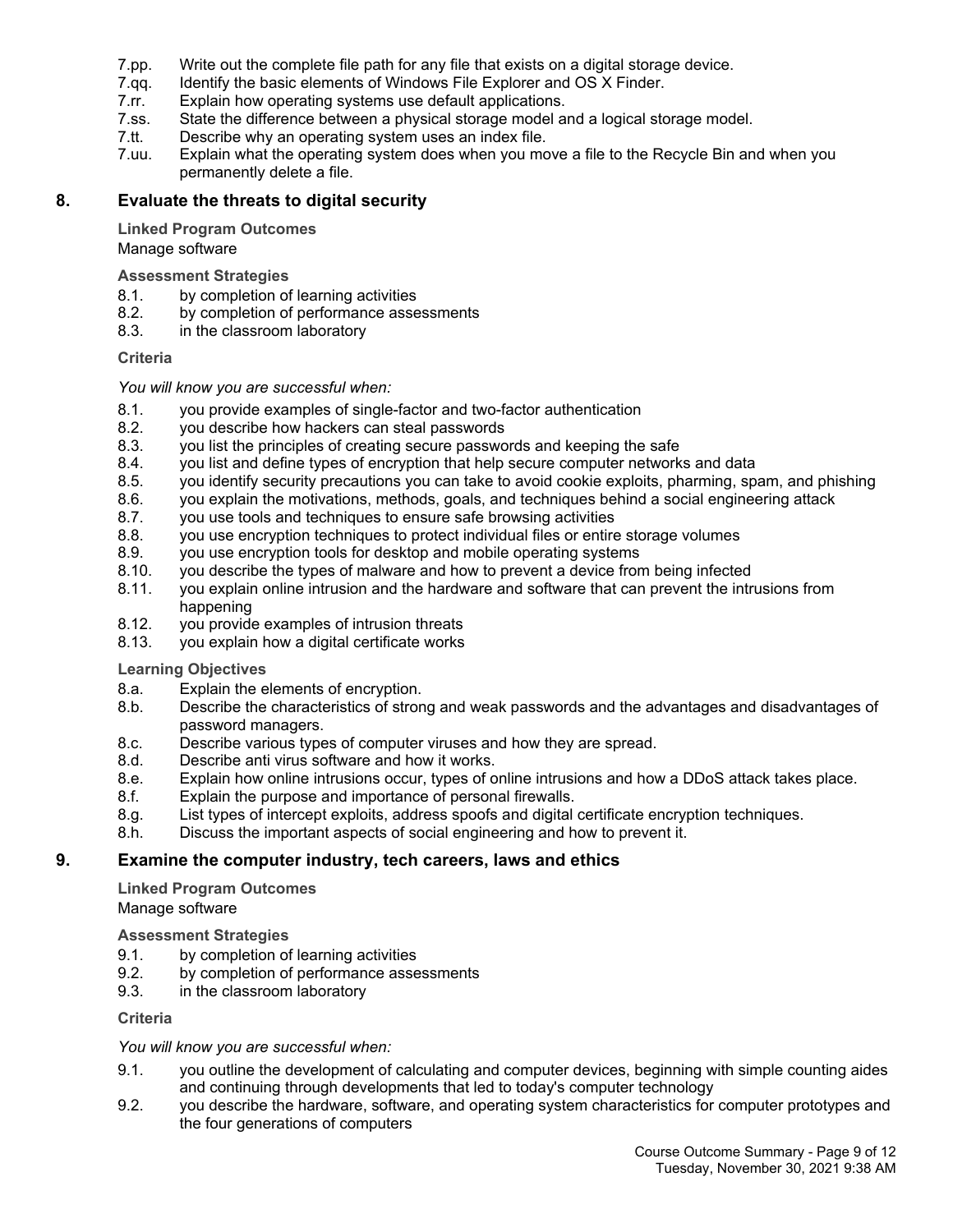- 9.3. you list the factors that changed personal computers from hobbyists' kits to widely used productivity and communications tools
- 9.4. you describe the role of the computer and IT industries in today's global economy
- 9.5. you explain the life cycle of typical hardware and software products
- 9.6. you discuss the advantages and disadvantages of various marketing channels for consumers who want to purchase computers and related products
- 9.7. you summarize the job outlook and working conditions for computer professionals
- 9.8. you differentiate between computer engineering, computer science, information systems, information technology, and software engineering degree programs
- 9.9. you demonstrate how to create a resume that works in today's technology-driven job market
- 9.10. you describe the professional resources available to computer professionals who are faced with ethical decisions
- 9.11. you list health risks that are suspected of being linked to the use of computers and other digital devices
- 9.12. you describe ergonomic principles of setting up computer work areas

## **Learning Objectives**

- 9.a. Explain how algorithms apply to calculators.
- 9.b. Describe various mechanical calculators and prototype computers.
- 9.c. Discuss the history of personal computers leading to todays' technologies.
- 9.d. Describe the evolution of the telecom industry and the technologies involved in cellular service.
- 9.e. List occupations in typical IT departments and give examples of titles used in career advancement in a tech job.
- 9.f. Explain the merits of college degrees, certifications, internships, and other IT training paths.
- 9.g. Describe the purpose of laws affecting the ICT industry.
- 9.h. Explain and explore the types of ethical decisions and responsibilities technology professionals need to make.

## **10. Explain information systems analysis and design**

**Linked Program Outcomes**

## Manage software

## **Assessment Strategies**

- 10.1. by using the course textbook and accompanying BookOnCD
- 10.2. by completion of learning activities
- 10.3. by completion of performance assessments
- 10.4. in the classroom laboratory

#### **Criteria**

#### *Your performance will be successful when:*

- 10.1. you describe how information systems help organizations fulfill their missions, deal with threats, and take advantage of opportunities
- 10.2. you contrast and compare the characteristics of transaction processing systems, management information systems, decision support systems, and expert systems
- 10.3. you apply the PIECES framework to classify problems that reduce the effectiveness of an information system
- 10.4. you describe various models for the system development life cycle (SDLC), and explain the focus of the structured, information engineering, object-oriented, and rapid application development approaches to system development
- 10.5. you list the activities that take place in each phase of the system development life cycle
- 10.6. you describe alternative hardware and software solutions that a project team might encounter
- 10.7. you explain the difference between unit testing, integration testing, system testing, and acceptance testing.
- 10.8. you describe the advantages and disadvantages of direct, parallel, phased, and pilot conversion techniques.
- 10.9. you list the major threats to data stored on corporate information systems
- 10.10. you list guidelines for mitigating the effects of corporate identify theft

- 10.a. Outline how an organization's Information systems fit into its' mission, strategy and operational planning.
- 10.b. Describe the characteristics of expert systems and how informations systems play into the decision making process.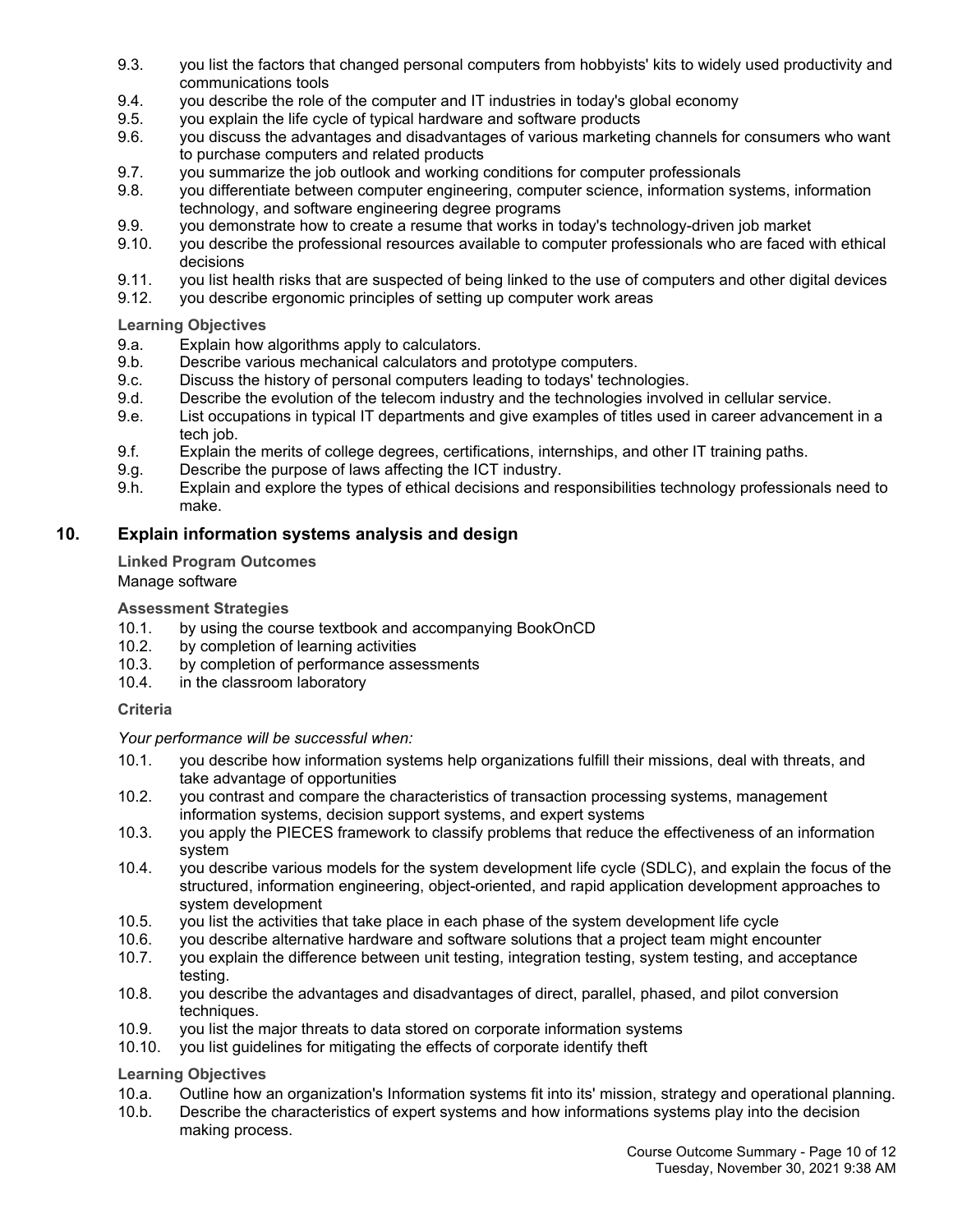- 10.c. Describe the various enterprise applications organizations use to manage and monitor their business.
- 10.d. Describe the role of the computer and IT industries in today's global economy
- 10.e. Explain the systems analysis process and and how it fits into other business practices.
- 10.f. Discuss the design phase of system development and methods of implementation.
- 10.g. List the types of disasters that threaten informations systems and how a data center can reduce those risks.
- 10.h. Summarize the elements of a disaster recovery plan.
- 10.i. Explain security measures that protect data from breaches and the steps data breach victims should follow.

### **11. Summarize uses of databases**

**Linked Program Outcomes**

Manage software

#### **Assessment Strategies**

- 11.1. by using the course textbook and accompanying BookOnCD
- 11.2. by completion of learning activities
- 11.3. by completion of performance assessments<br>11.4. in the classroom laboratory
- in the classroom laboratory

#### **Criteria**

#### *Your performance will be successful when:*

- 11.1. you define basic database terminology, such as fields, records, and record types, and cardinality
- 11.2. you describe six database models and their applications
- 11.3. you explain the capabilities of various data management tools, such as commercial applications, word processing software, spreadsheet software, file management software, and database management software
- 11.4. you describe various ways to provide access to databases over the Web
- 11.5. you describe how to add records, delete records, search for information, update fields, and simultaneously access data from multiple tables using SQL queries
- 11.6. you start Microsoft Access and open, create, save, view, and close a database
- 11.7. you create a table, apply validation rules, save a table, enter data in a table, close a table, examine table view modes, and delete a table
- 11.8. you insert, delete, move, and rename fields, edit field properties, set a primary key, and create a single or multiple field index
- 11.9. you sort, filter, and navigate through records, move columns, and modify column width
- 11.10. you create and delete table relationships
- 11.11. you preview a table, set print options, and print a table
- 11.12. you create forms by using AutoForm and the Form Wizard, and switch between views
- 11.13. you enter data in a form, modify form controls and properties, align form controls, use forms to modify data, and save, close, and delete a form
- 11.14. you find, sort, and filter records in a form
- 11.15. you create and run a table query, modify a query to add fields, specify or modify criteria in a query, and close and delete a query
- 11.16. you create a report by using a query and the Report Wizard, save and close a report, and examine report view modes
- 11.17. you group and sort records, summarize information, modify the appearance of a report, add headers and footers to a report, and delete a report

- 11.a. Describe the different types and structures of databases
- 11.b. Provide an overview of tools for working with data, applications based on databases and other data management features.
- 11.c. List security measures for databases and categories of database clients
- 11.d. Explore various areas of database design including data types, data entry errors, and best principles for designing a database.
- 11.e. List the principles for creating effective report templates
- 11.f. Describe how to add records, delete records, search for information, update fields, and simultaneously access data from multiple tables using SQL queries
- 11.g. Explain how database vulnerabilities affect individuals and organizations